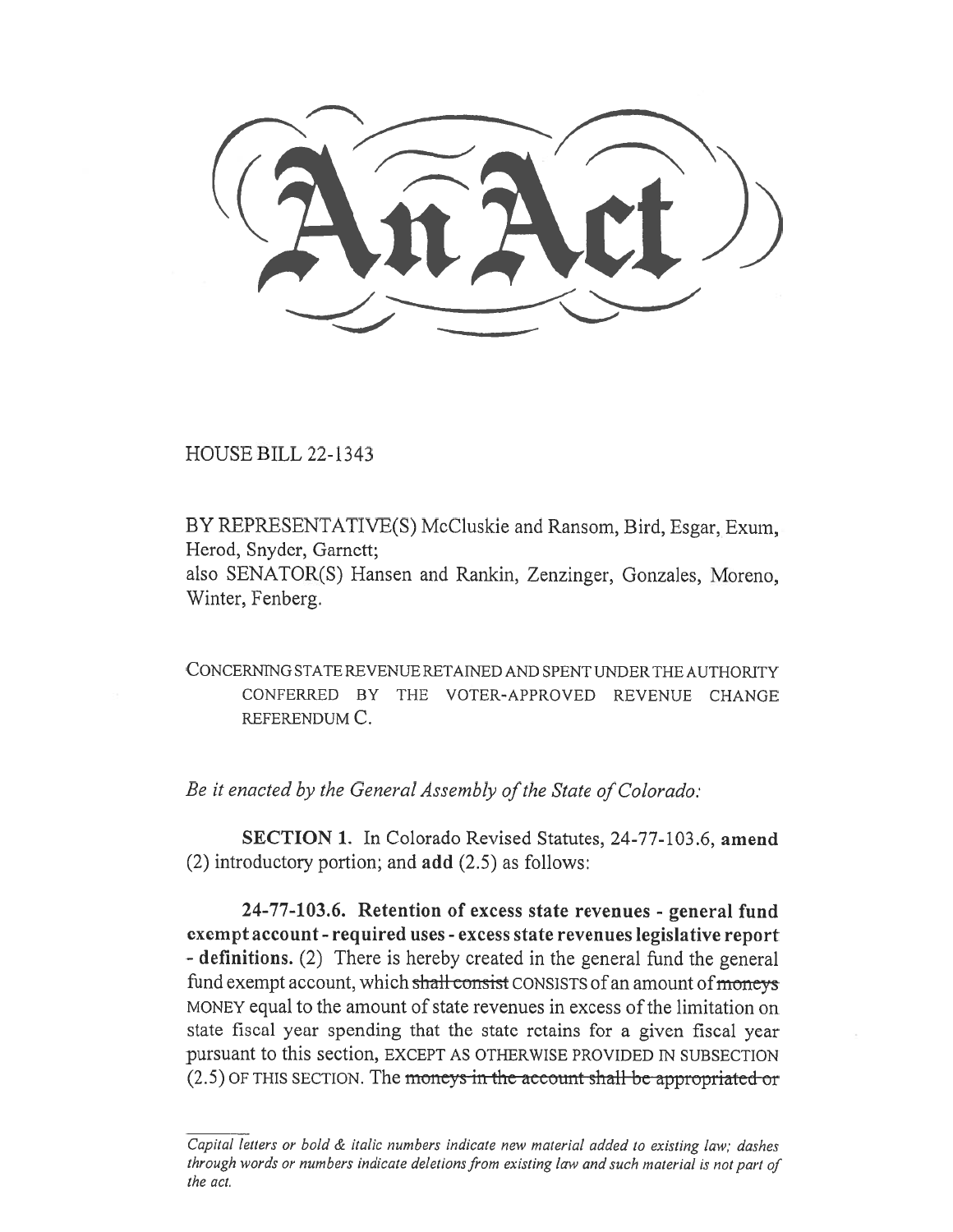transferred by the general assembly SHALL APPROPRIATE OR TRANSFER THE MONEY IN THE ACCOUNT for the following purposes:

(2.5) (a) IF THE AMOUNT OF MONEY THAT, BASED ON REVENUE ESTIMATES, WAS APPROPRIATED OR TRANSFERRED FROM THE ACCOUNT FOR A STATE FISCAL YEAR COMMENCING ON OR AFTER JULY 1, 2020, IS LESS THAN THE AMOUNT OF APPROVED EXCESS STATE REVENUES, THEN:

(I) AN AMOUNT OF MONEY IN THE GENERAL FUND EQUAL TO THE UNACCOUNTED AMOUNT CONSTITUTES A PORTION OF THE APPROVED EXCESS STATE REVENUES FOR THE STATE FISCAL YEAR; AND

(II) AN AMOUNT EQUAL TO ONE-HALF OF THE UNACCOUNTED AMOUNT FOR THE GENERAL FUND APPROPRIATIONS FOR BOTH OF THE FOLLOWING LINE ITEMS ARE APPROPRIATIONS OF THE STATE'S APPROVED EXCESS STATE REVENUES FOR THE STATE FISCAL YEAR:

(A) THE LINE ITEM FOR MEDICAL AND LONG-TERM CARE SERVICES FOR MEDICAID ELIGIBLE INDIVIDUALS, OR A SUCCESSOR LINE ITEM, WHICH IS AN AUTHORIZED USE SPECIFIED IN SECTION  $24-77-104.5$   $(2)(a)(I)(I);$  AND

(B) THE STATE SHARE OF DISTRICTS' TOTAL PROGRAM FUNDING, OR A SUCCESSOR LINE ITEM, WHICH IS AN AUTHORIZED USE SPECIFIED IN SECTION 24-77-104.5 (3)(a)(I).

(b) IF THE AMOUNT OF MONEY THAT, BASED ON ESTIMATES, WAS APPROPRIATED OR TRANSFERRED FROM THE ACCOUNT FOR A STATE FISCAL YEAR COMMENCING ON OR AFTER JULY 1, 2020, IS GREATER THAN THE AMOUNT OF APPROVED EXCESS STATE REVENUES, THEN AN AMOUNT OF MONEY IN THE ACCOUNT EQUAL TO THE OVERAGE IS NOT APPROVED EXCESS STATE REVENUES FOR THE STATE FISCAL YEAR. THE AMOUNT OF EACH APPROPRIATION OR TRANSFER FROM THE ACCOUNT FOR THE FISCAL YEAR THAT CONSTITUTES APPROVED EXCESS STATE REVENUES IS EQUAL TO THE AMOUNT OF THE APPROPRIATION OR TRANSFER, REDUCED IN PROPORTION TO THE OVERAGE.

(c) AS USED IN THIS SUBSECTION (2.5), UNLESS THE CONTEXT OTHERWISE REQUIRES:

(I) "ACCOUNT" MEANS THE GENERAL FUND EXEMPT ACCOUNT

PAGE 2-HOUSE BILL 22-1343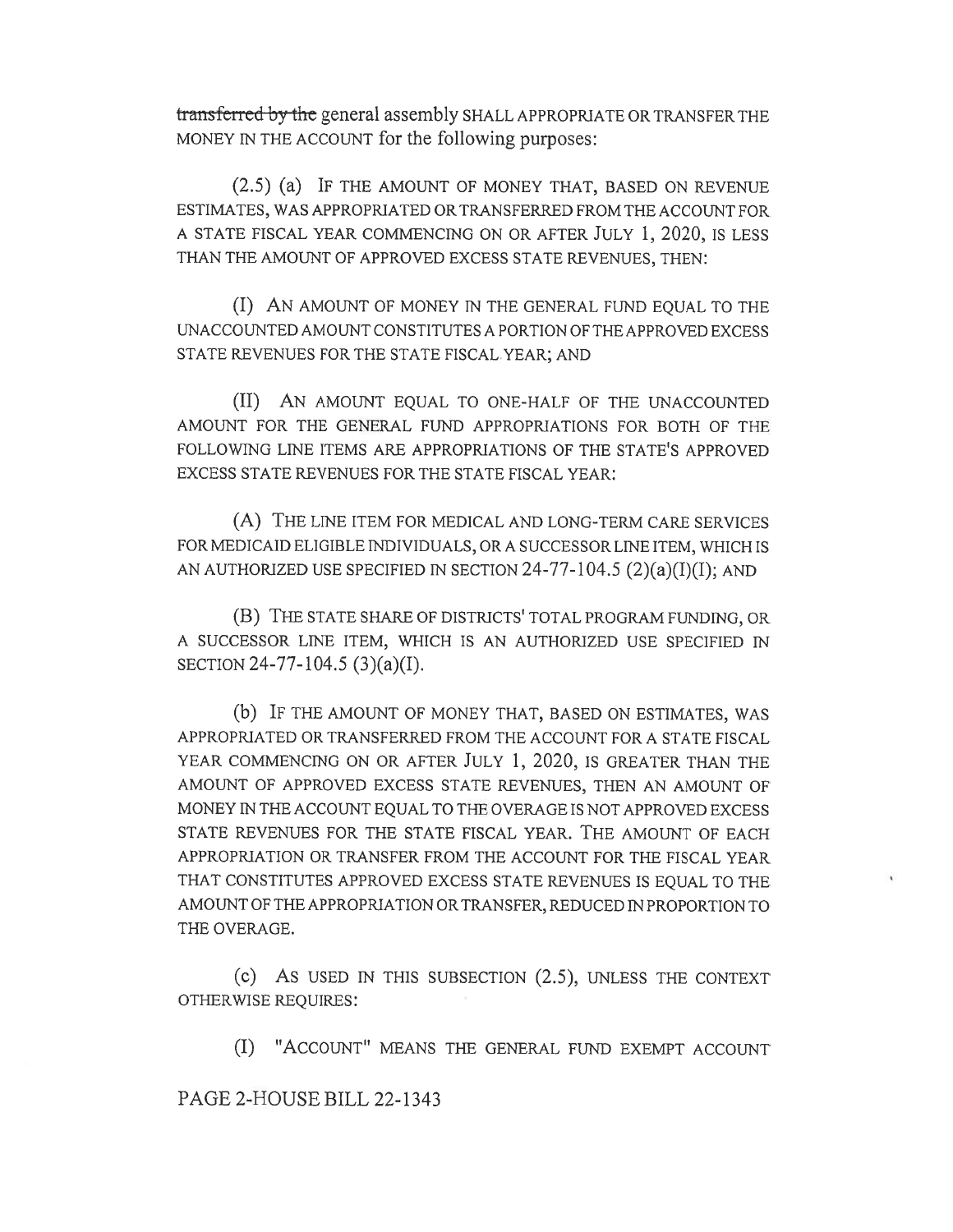CREATED IN SUBSECTION (2) OF THIS SECTION.

(II) "APPROVED EXCESS STATE REVENUES" MEANS THE STATE REVENUES THAT THE STATE IS AUTHORIZED TO RETAIN AND SPEND FOR A STATE FISCAL YEAR IN ACCORDANCE WITH THE VOTERS' APPROVAL OF THIS SECTION AT THE NOVEMBER 2005 STATEWIDE ELECTION, AS REPORTED BY THE STATE CONTROLLER IN THE ANNUAL FINANCIAL REPORT REQUIRED BY SECTION 24-77-106.5 (1)(b), OR, IF THE AMOUNT CHANGES IN THE FINAL ACCOUNTING FOR THE STATE FISCAL YEAR, IN THE COMPREHENSIVE ANNUAL FINANCIAL REPORT OF THE STATE FOR THE STATE FISCAL YEAR.

(III) "OVERAGE" MEANS THE AMOUNT BY WHICH THE AMOUNT OF MONEY APPROPRIATED OR TRANSFERRED FROM THE ACCOUNT FOR A STATE FISCAL YEAR EXCEEDS THE APPROVED EXCESS STATE REVENUES FOR THE STATE FISCAL YEAR.

(IV) "UNACCOUNTED AMOUNT" MEANS THE AMOUNT BY WHICH THE APPROVED EXCESS STATE REVENUES FOR A STATE FISCAL YEAR EXCEED THE AMOUNT OF MONEY APPROPRIATED OR TRANSFERRED FROM THE ACCOUNT FOR THE STATE FISCAL YEAR.

SECTION 2. Safety clause. The general assembly hereby finds,